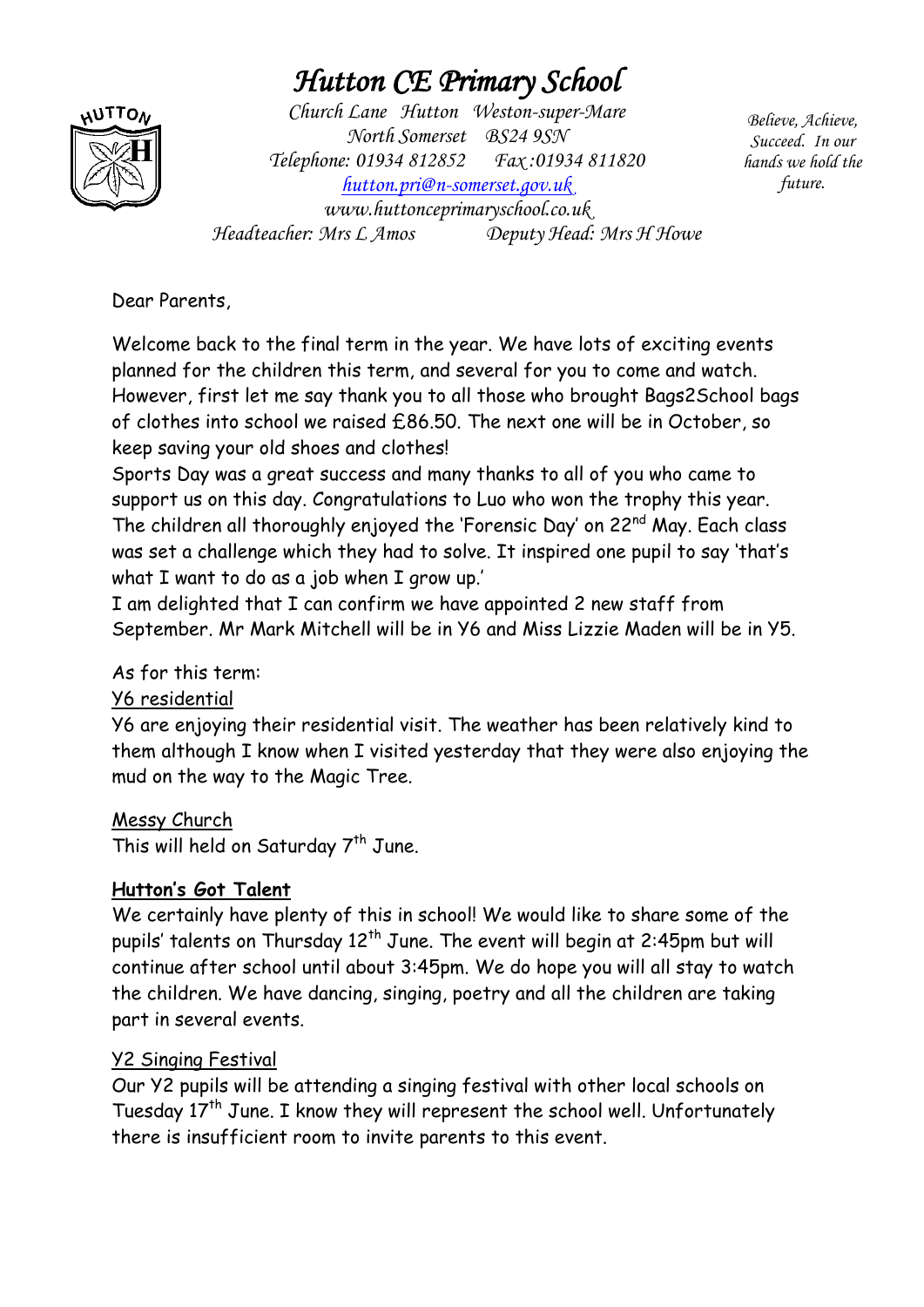### **Parents' Evenings**

Tuesday  $17<sup>th</sup>$  5-8pm Wednesday  $18^{th}$  3:30-6:30pm Please sign up in the pupil kitchen the week before.

New Reception visits

These will be held on Tuesday/Wednesday /Thursday 10-12<sup>th</sup> and 17-19 June.

Induction Morning (Meet your new teacher)

This will be held on Tuesday 24<sup>th</sup> June when all classes will meet their new teachers. It is an important date in our transition calendar. The class teachers will be: YR: Mrs Storer Y1: Ms Farnell Y2: Mrs Smith (Monday/Tuesday) Mrs Lovely (Wednesday-Friday) Y3: Miss Harris Y4: Mrs Johnstone (Mon-Wednesday/Miss Pritchard(Wednesday-Friday) Y5: Miss Maden Y6: Mr Mitchell.

Y6 Visit to Wells Day

Y6 will be visiting Wells Cathedral on  $25<sup>th</sup>$  June for a range of exciting activities.

#### **DT Challenge Day**

Parents are invited to come and work alongside their child on a DT challenge task. Thursday 26<sup>th</sup> 9-10am Y5 and Y6. Thursday  $26^{th}$  2-2:30pm YR Thursday 26th 2:30-3:20pm Y1/Y2 Friday  $27<sup>th</sup>$  9-10am Y3/Y4.

#### **World War I History Fortnight**

This will begin on Monday  $7<sup>th</sup>$  July and the children will be linking this with their Horticultural Show entries this year. There will be a family research project linked with this work.

#### Y6 Leavers production

The pupils are performing Aladdin this year and it will be held in the Village Hall on Friday  $11<sup>th</sup>$  July. The rest of the school pupils will get a chance to view this at the final rehearsal.